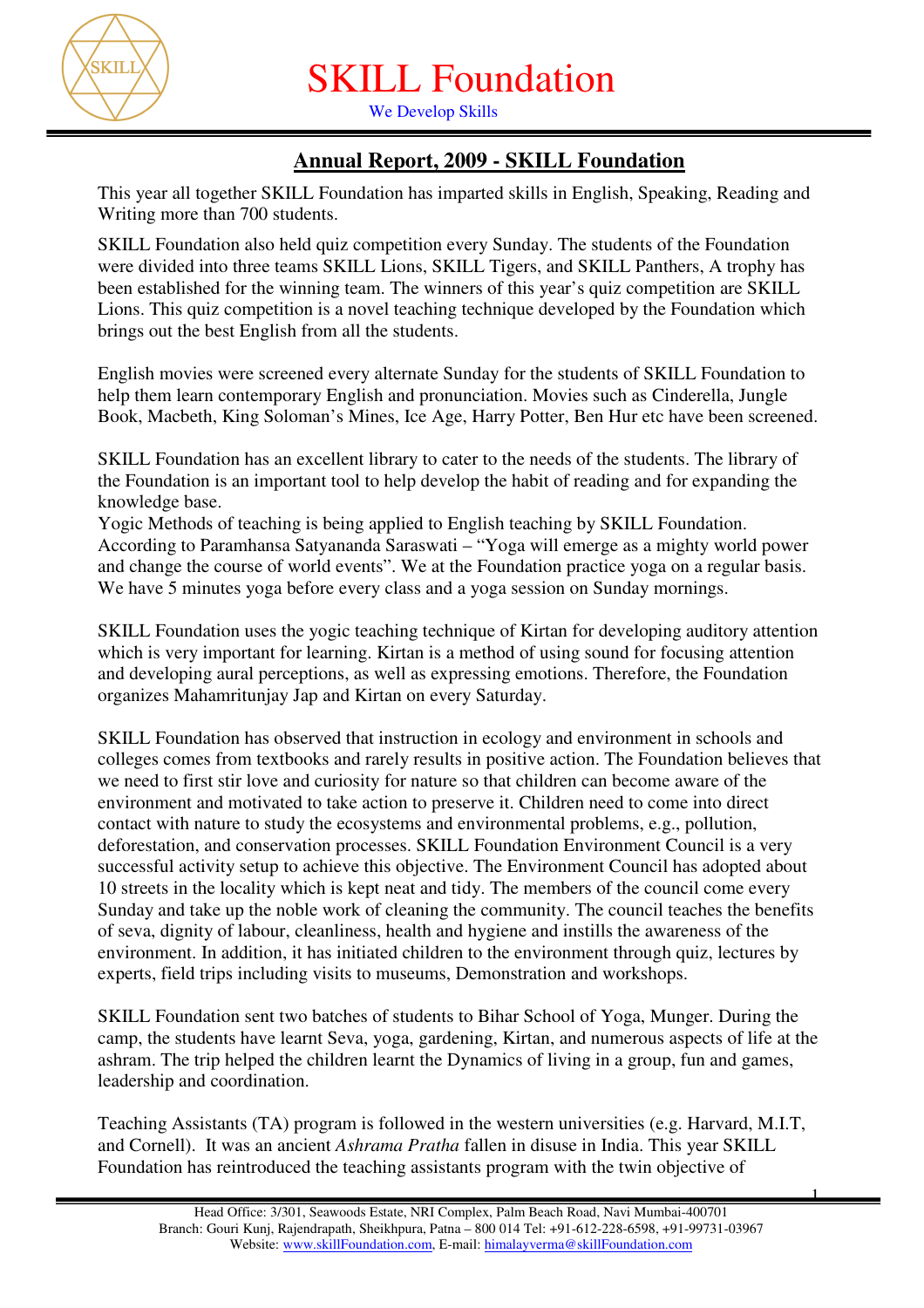

We Develop Skills

developing various life skills of the students by actual practice and obtaining tangible help in the day to day management of the foundation.

At Skill Foundation the TAs performed the following functions:

- Maintenance, Cleaning and arrangement of the classroom.
- Organize footwear bikes & mo-bikes of students
- Maintenance of attendance register & taking roll call before class
- Writing of Notices and Thought of the Day
- Ensuring orderly entry  $&$  exit of students
- Maintenance of order & ensuring that students speak English in the class before arrival of teacher
- The experienced TAs also assist the teacher in conducting Yoga & Prayer, writing scores in Quiz, as also in writing on the board
- Act as leaders in the Environment Council of SF for Karma Yoga
- Assisting in Computer Training
- Organizing Teachers Day, Republic/Independence Day, Guest Lectures & Annual Graduation Day Ceremonies through Committees & sub-Committees.
- Assisting in Admission Process.

The Teaching assistants programs has helped in adding numerous skills such as leadership skills, organizational skills – for events, admission etc, management of people and events, collaboration – learning to work in a group, tech savvy, maintaining a clean and orderly environment etc. The take aways for the teaching assistants were the art of volunteering, diligence at work, sense of responsibility, work experience, initiative, self-respect, dignity of work, discipline and many more.

SKILL Foundation has developed a special technique of teaching English speaking through which the students are encouraged to organize programs on Republic Day, Independence Day, Children's day, Teachers Day and Annual Function. The Foundation celebrated its 3rd Annual Day on  $20<sup>th</sup>$  Dec. '09, in which the students put up an outstanding performance. They enacted two plays in English - Cinderella and Ali Baba and 40 Thieves as well as dance, music/kirtans, public speaking, The students spelled out the Foundation's Nine SKILL Mantras for Teaching Assistants, and the 12 gifts as laid out by Jim Stovall in his book The Ultimate Gift. The students spoke about their learning experience and promised to "dream big dreams and never give up". The students won awards for demonstrating the Foundation's SKILL Mantras and beliefs.

The Annual Function is an essential component of Skill Foundation's curriculum. The preparation for the function is itself a part of the process of learning skills in English, Computer, and other life skills. During this period the students developed numerous skills such as leadership, organization, motivation, working in a group, karma yoga and public speaking. The Annual Function was the culmination of months of rigorous practice and preparation. Apart from bringing out the hidden creativity in the children and making them joyful and happy, the students' performance demonstrated their teamwork, sense of responsibility, sincerity and hard work - the very qualities that the Foundation seeks to instill in the students through rigorous rehearsals. The annual day function served as a showcase of all that the students learnt at skill foundation and the parents were visibly moved by their brilliant performance!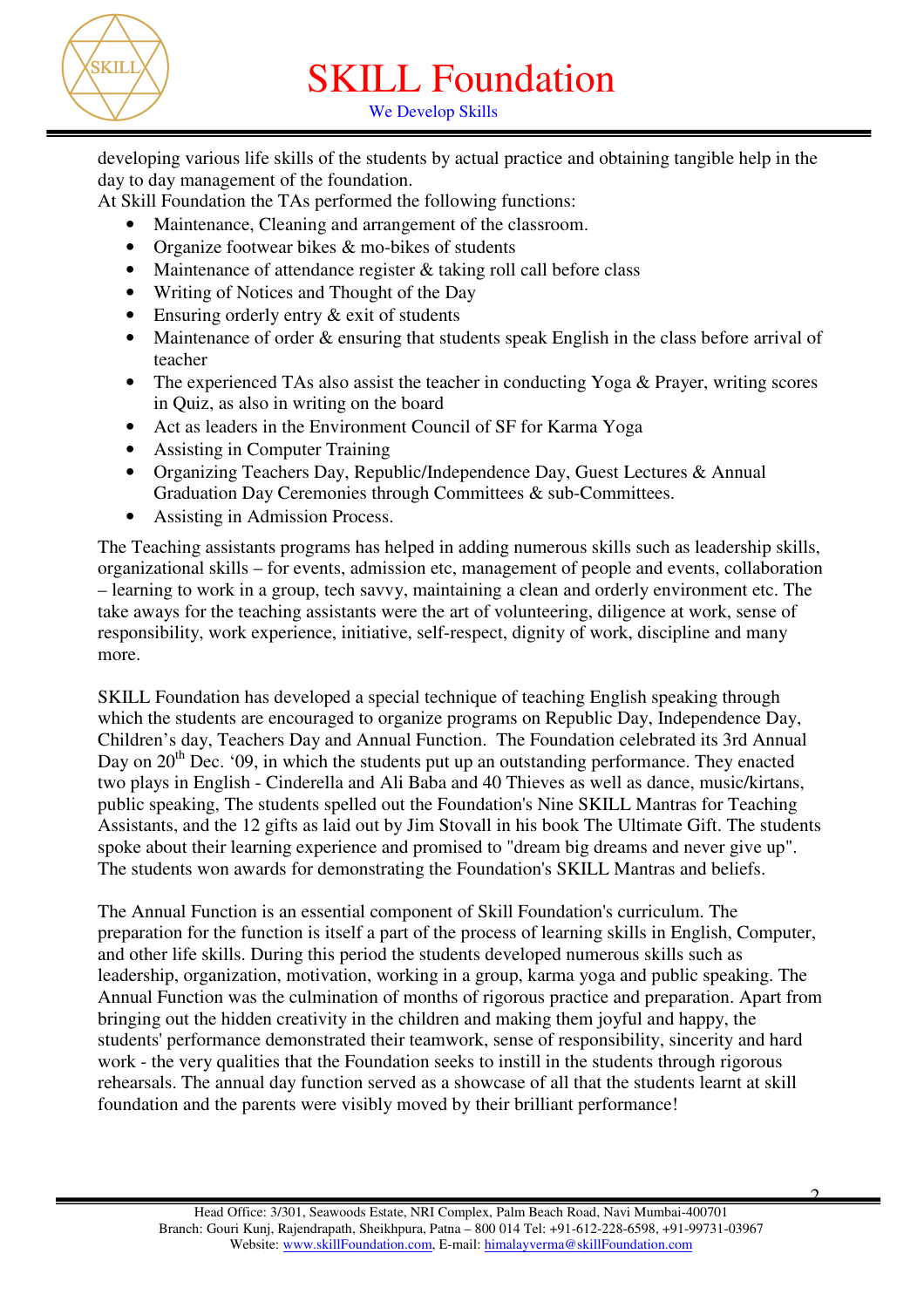

We Develop Skills

The regular guest lecture program running through out the year at SKILL Foundation is another important technique for teaching English It helps in developing public speaking skills in the students and expanding their horizons. Also, it acts as career counseling sessions for the students. The guest lecturers this year include

- 1. Mr. Tarkeswar Singh, Chief Commissioner of Income tax
- 2. Mr. U. K. Choudhary, Commissioner of Income tax
- 3. Mr. A. S. Thakur, Retired Chief Commissioner of Income Ta
- 4. Dr. A. K. Akhauri, eye specialist, Retired Head of Department, PMCH
- 5. Lawrence Henshaw and Danielle Kolko, from Colorado, USA
- 6. Dr. Anil Kumar Sinha, Child Specialist, Retired Head of Department, PMCH
- 7. Dr. Pratap Sinha and Dr (Mrs) Anuja Sinha from Mumbai.
- 8. Mr. Lalit Kumar Srivastava, Engineer -in-chief, Bihar
- 9. Mr. Sinha, Retired Air Vice Marshal
- 10. Mr. Shiv Sinha, Knowledge Manager, Oliver Wyman, USA
- 11. Mr. Anunay Ashish, Senior Manager, National Securities Depository Limited, Mumbai
- 12. Mr. G. Sharan, Former Director General, Road Development, India.
- 13. Mr. R. R. Kumar, Retired IRS officers
- 14. Mrs. Meera Prasad, Prof. J. D. Woman's College
- 15. Colonel Sanjay Agarwal, from the Indian Army and Mrs Rajshree
- 16. Mrs. Tarana Verma. HR Manager, Singapore
- 17. Mr. Ashok Verma, Geologist, BP India

 The visit of the two guest volunteers Lawrence and Danielle from Colorado, USA, needs special mention since they stayed at the Foundation for five days and participated in all the activities here. Through this visit the students got a glimpse into life and culture of the American people, up close and personal. Danielle and Lawrence have now become friends of SKILL Foundation and its international face.

Apart from the round the year classes at 5pm & 7pm in our premises, this year we have embarked on assignments outside these premises.

We have taken up assignments at the Kamla Nehru Shishu Vihar High school, which is steeped in history. This school was founded by Sri Jai Prakash Narain's wife and named after Kamla Nehru the wife of Sri Jawahar Lal Nehru. We are proud to report that we are teaching about a 100 students from class 6 to class 12. In addition, we are also conducting a training program for the teachers of the school. We would like to thank Mrs Sunita Prasad for her unwavering support for this program.

We have successfully carried out two batches of English Course at the Uma Baleshwar Charitable Trust, Chajjubagh. Like today, we also had a graduation function for the students there. Some of those students are here today. We would like to acknowledge the support of Mr. A.S. Verma, Managing Trustee Uma Baleshwar Charitable Trust, Mr. Anwar Hussain, Mr. Pratik Sinha and Ms. Rachna Verma.

We have been very fortunate to be able to teach the unprivileged students of Apna Ghar, a Government of Bihar orphanage behind Lalit Bhawan at Punaichak. We are teaching English to more than 100 students at Apna Ghar. We must admit that this has been a life changing experience for us as well as most of the students who have accompanied me to Apna Ghar. We would like to acknowledge the support of Mrs. Daisy Narayan, Chairperson of Child Welfare